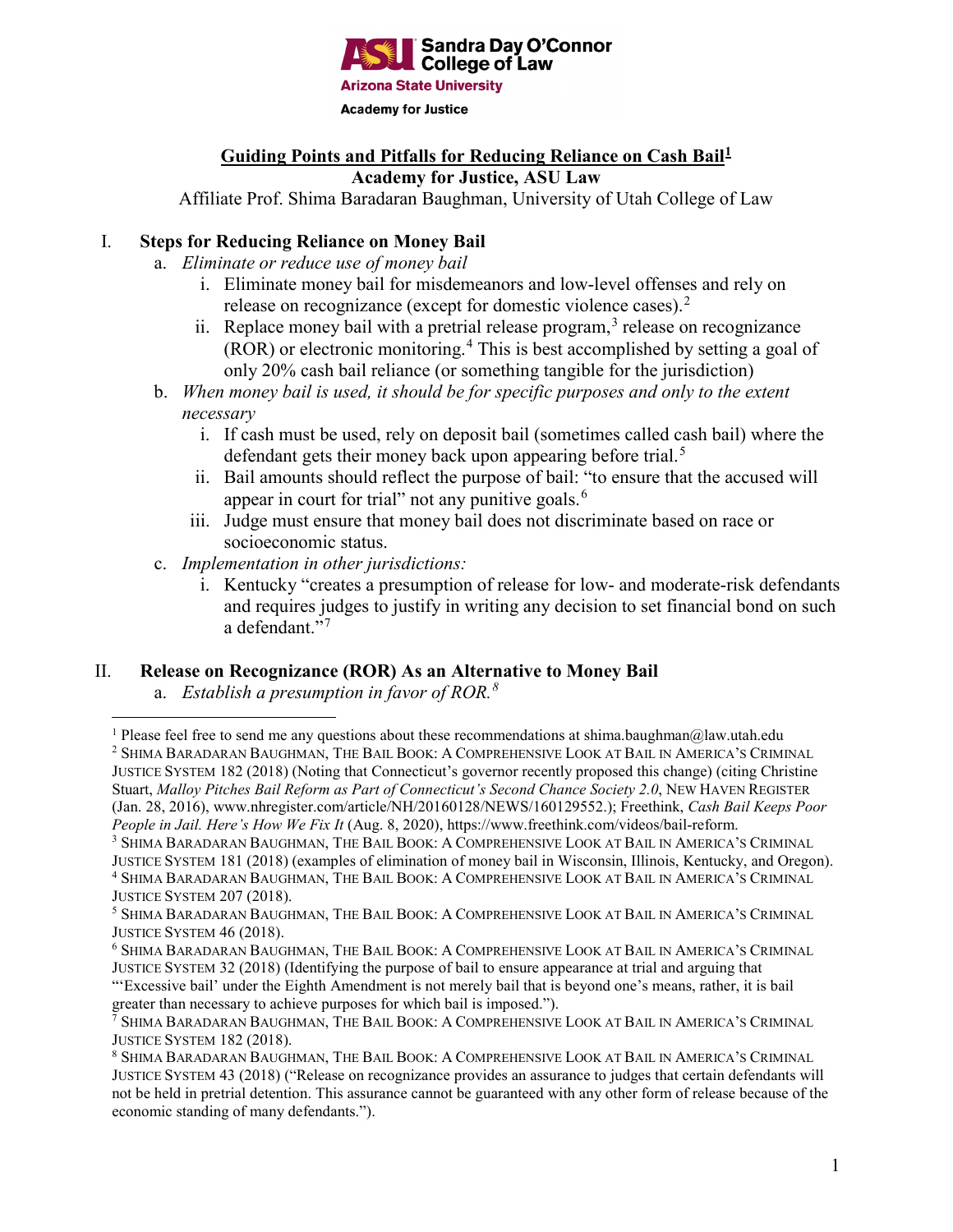

- i. "When pursuing charges is necessary, prosecutors should presume that they should recommend people are released before trial without conditions and alternative-to-prison sentencing options upon conviction, such as community service or probation."<sup>[9](#page-1-0)</sup>
- ii. Rely on unsecured bond in situations where ROR is not appropriate.<sup>[10](#page-1-1)</sup>
- b. *Implementation in other jurisdictions:*
	- i. Texas provides a strong example of successfully reducing jail numbers through  $ROR$ <sup>[11](#page-1-2)</sup>
	- ii. Kentucky had a goal of general release on ROR but did not set a specific numerical goal (for example, 80-90% ROR release) and judges did not follow release recommendations. [12](#page-1-3)

# III. **Steps for Implementing Pretrial Release**

- a. *Make it clear the default is release. [13](#page-1-4)*
	- i. Only detain individuals "who are statistically most likely to pose a danger to society."<sup>[14](#page-1-5)</sup>
	- ii. "[P]retrial restraints of liberty should be limited to only what is necessary and only where there is a proper legal basis" such as "ensuring a person's attendance at trial and protecting the judicial process from interference by defendant."<sup>[15](#page-1-6)</sup>
- b. *Conditional release should be considered to retain a presumption of pretrial release* 
	- i. If ROR, unsecured bond, or deposit bail are inappropriate, conditional release may be an additional "low-cost option for releasing individuals pretrial, with tailored precautions to ensure the safety of the public."[16](#page-1-7)
- c. *Electronic monitoring as a form of pretrial release*

<span id="page-1-0"></span> <sup>9</sup> Nicole Zayas Fortier, *Unfettered, Unchecked, Unopposed: The Need for Accountability and Limits*, *in* CAN THEY DO THAT? UNDERSTANDING PROSECUTORIAL DISCRETION 25, 38 (Melba V. Pearson ed., 2020).

<span id="page-1-1"></span><sup>10</sup> SHIMA BARADARAN BAUGHMAN, THE BAIL BOOK: A COMPREHENSIVE LOOK AT BAIL IN AMERICA'S CRIMINAL JUSTICE SYSTEM 43 (2018) ("An unsecured bond is where a defendant is released after he contracts to appear before the court on a specified date and promises to pay a set bail amount later if he fails to appear. The defendant pays nothing and puts no deposit or property down in order to obtain release, and only pays the bond if he does not appear in court.").

<span id="page-1-2"></span><sup>11</sup> SHIMA BARADARAN BAUGHMAN, THE BAIL BOOK: A COMPREHENSIVE LOOK AT BAIL IN AMERICA'S CRIMINAL JUSTICE SYSTEM 44 (2018).

<span id="page-1-3"></span><sup>12</sup> Shima Baradaran Baughman, *Dividing Bail Reform*, 105 IOWA L. REV. 947, 1015 (2020),

https://ilr.law.uiowa.edu/assets/Uploads/ILR-105-3-Baughman-1-v5.pdf.

<span id="page-1-4"></span><sup>&</sup>lt;sup>13</sup> SHIMA BARADARAN BAUGHMAN, THE BAIL BOOK: A COMPREHENSIVE LOOK AT BAIL IN AMERICA'S CRIMINAL JUSTICE SYSTEM 188 (2018).

<span id="page-1-5"></span><sup>14</sup> SHIMA BARADARAN BAUGHMAN, THE BAIL BOOK: A COMPREHENSIVE LOOK AT BAIL IN AMERICA'S CRIMINAL JUSTICE SYSTEM 92 (2018).

<span id="page-1-6"></span><sup>15</sup> SHIMA BARADARAN BAUGHMAN, THE BAIL BOOK: A COMPREHENSIVE LOOK AT BAIL IN AMERICA'S CRIMINAL JUSTICE SYSTEM 188 (2018).

<span id="page-1-7"></span><sup>16</sup> SHIMA BARADARAN BAUGHMAN, THE BAIL BOOK: A COMPREHENSIVE LOOK AT BAIL IN AMERICA'S CRIMINAL JUSTICE SYSTEM 52 (2018) (Nothing that risk assessment programs may guide the conditions that are applied in any particular situation. Conditions may include "mandatory drug testing or substance abuse programs, counseling, or admittance to a rehabilitation facility.").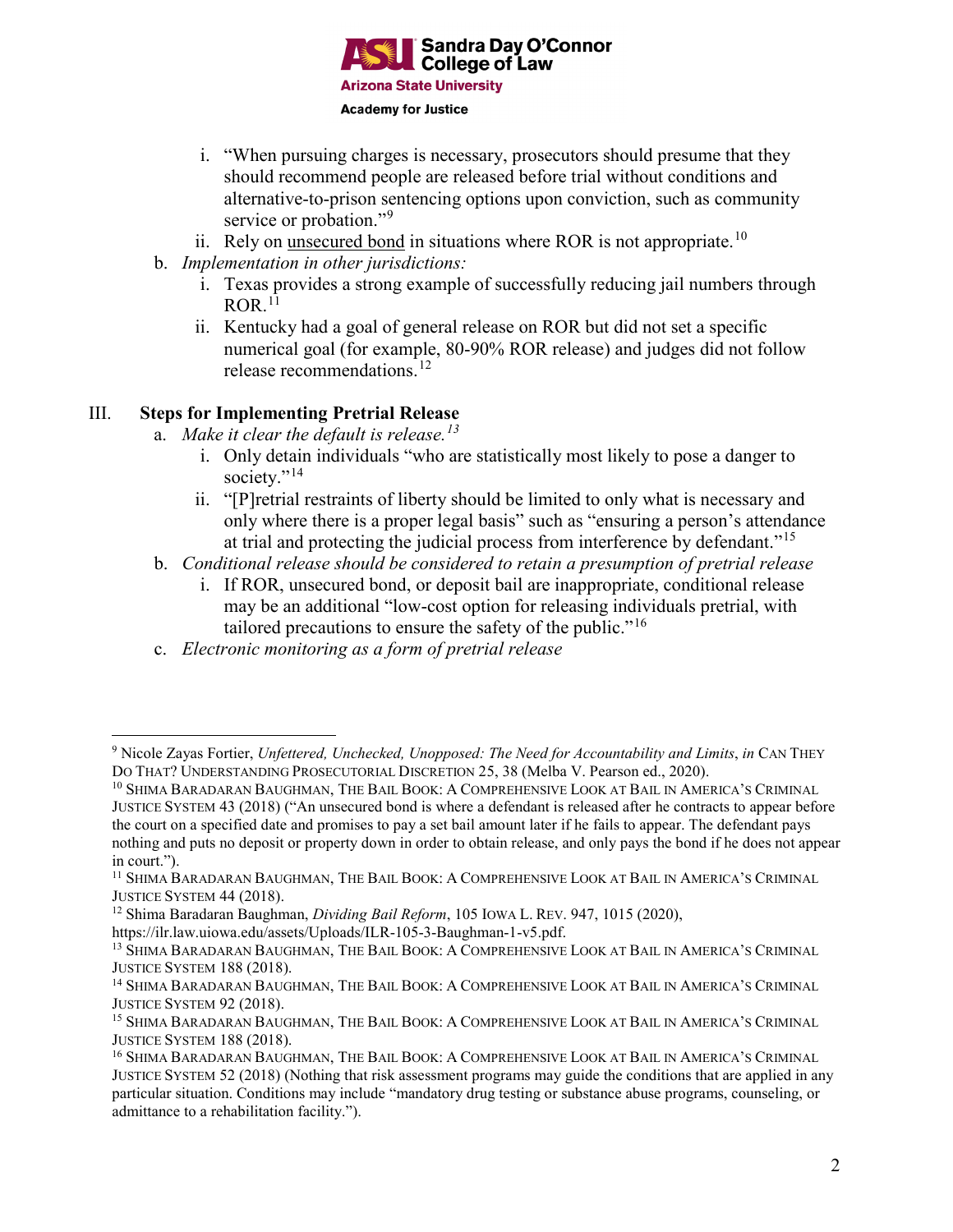

- i. Electronic monitoring "may be an extremely effective low-cost pretrial alternative as it allows officials to closely monitor defendants while allowing them freedom to work, meet with attorneys, and remain with family."[17](#page-2-0)
- ii. When conditions are imposed, they should be relevant to the perceived risks and consideration should be given to monetary and other costs associated with those conditions.[18](#page-2-1)
	- 1. Substantial monetary costs to a defendant can be incurred through "attendance requirements" that require the accused to return to court on a regular basis<sup>[19](#page-2-2)</sup> or electric home monitoring that require a "'hook up' fee" and regular internet service<sup>20</sup>. Restrictions on a defendant's physical liberty can also place a substantial burden on a defendant, potentially restricting their ability to find housing or work.<sup>[21](#page-2-4)</sup>
- d. *Pretrial services can make pretrial release less of a risk*
	- i. Increasing access to pretrial services can lower the risk of failure to appear in court by "providing monitoring of a defendant to comply with release conditions and assistance in locating and returning defendants who fail to appear in court."<sup>[22](#page-2-5)</sup>
	- ii. For example, Utah's recent reform efforts are flawed because their reliance on past failure to appear disregards the research that "has made clear that a failure to appear is not cause for pretrial detention, and that simple reminders (postcards, calls and texts) can dramatically reduce failure to appear."<sup>[23](#page-2-6)</sup>
		- 1. New York City found that "defendants who reported a phone number and address were more likely to show up for court appointments."<sup>[24](#page-2-7)</sup>
- e. *Diversion programs may be effective alternatives to detention*
	- i. Misdemeanor diversion programs "assist in reducing overall costs by minimizing trial docket caseloads" while reducing recidivism rates. $25$
	- ii. Judicial diversion programs, such as drug court or mental health court are expensive, but "they may result in a net benefit to taxpayers."<sup>[26](#page-2-9)</sup> Sometimes drug or mental health court can create a bottleneck so providing the drug/mental health services is the key part of this.

<span id="page-2-0"></span> <sup>17</sup> SHIMA BARADARAN BAUGHMAN, THE BAIL BOOK: <sup>A</sup> COMPREHENSIVE LOOK AT BAIL IN AMERICA'S CRIMINAL JUSTICE SYSTEM 52–53 (2018).

<span id="page-2-1"></span><sup>&</sup>lt;sup>18</sup> Jenny E. Carroll, *Beyond Bail*, FL. L. REV. 39–40 (forthcoming), https://sol3/papers.cfm?abstract\_id=3678992.

<span id="page-2-2"></span><sup>19</sup> Jenny E. Carroll, *Beyond Bail*, FL. L. REV. 45 (forthcoming), https://sol3/papers.cfm?abstract\_id=3678992.

<span id="page-2-3"></span><sup>&</sup>lt;sup>20</sup> Jenny E. Carroll, *Beyond Bail*, FL. L. REV. 45–46 (forthcoming), https://sol3/papers.cfm?abstract\_id=3678992.

<span id="page-2-4"></span><sup>&</sup>lt;sup>21</sup> Jenny E. Carroll, *Beyond Bail*, FL. L. REV. 46–47 (forthcoming), https://sol3/papers.cfm?abstract\_id=3678992.

<span id="page-2-5"></span><sup>22</sup> SHIMA BARADARAN BAUGHMAN, THE BAIL BOOK: A COMPREHENSIVE LOOK AT BAIL IN AMERICA'S CRIMINAL JUSTICE SYSTEM 53 (2018) (citing Thomas H. Cohen & Brian A. Reaves, *Pretrial Release of Felony Defendants in State Courts*, BUREAU OF JUST. STAT. SPECIAL REP. 5 (2007), www.bjs.gov/content/pub/pdf/prfdsc.pdf.).

<span id="page-2-6"></span><sup>23</sup> Lauryn P. Gouldin, *Defining Flight Risk*, 85 U. CHI. L. REV. 677, 731–32 (2018)).

<span id="page-2-7"></span><sup>24</sup> Corrine Ramey, *Algorithm Helps New York Decide Who Goes Free Before Trial*, WALL ST. J. (Sept. 20, 2020, 10:00 AM), https://www.wsj.com/articles/algorithm-helps-new-york-decide-who-goes-free-before-trial-11600610400.

<span id="page-2-8"></span><sup>25</sup> SHIMA BARADARAN BAUGHMAN, THE BAIL BOOK: A COMPREHENSIVE LOOK AT BAIL IN AMERICA'S CRIMINAL JUSTICE SYSTEM 56–57 (2018).

<span id="page-2-9"></span><sup>26</sup> SHIMA BARADARAN BAUGHMAN, THE BAIL BOOK: A COMPREHENSIVE LOOK AT BAIL IN AMERICA'S CRIMINAL JUSTICE SYSTEM 56 (2018).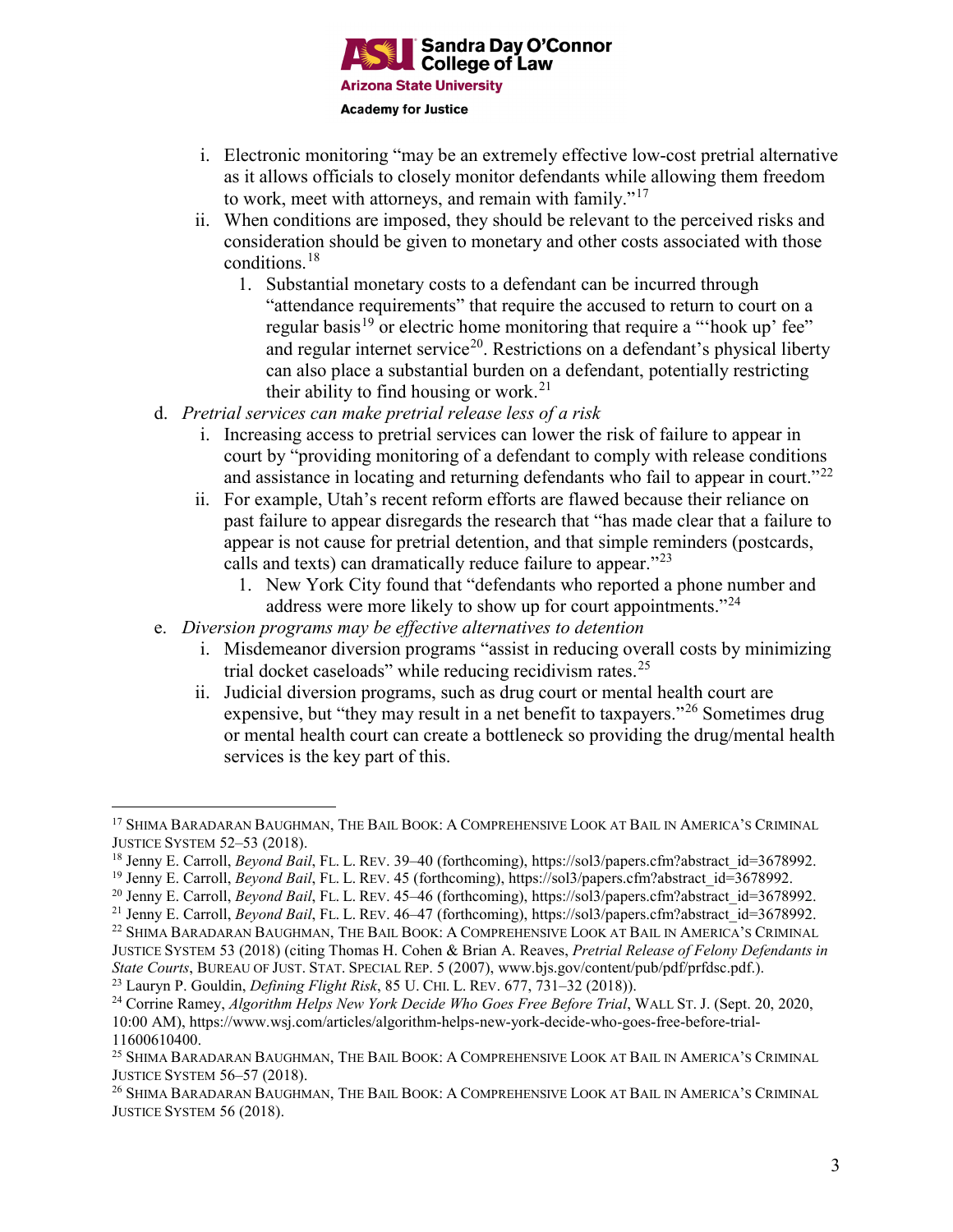

- f. *When pretrial detention is necessary, limit the detention period to 24 hours or less. [27](#page-3-0)*
- g. *Set a defined benchmark for release* 
	- i. A 90% release benchmark would be a reasonable goal given empirical data on risk of release. [28](#page-3-1)
	- ii. Set aggressive release goals to only detain those who are unable to be released safely.<sup>[29](#page-3-2)</sup>
	- iii. Risk assessments do not guarantee a release rate, this is a separate reform setting a goal of less than 10% detention would be helpful. $^{30}$  $^{30}$  $^{30}$

### IV. **Using Risk Assessment and Pretrial Reports As Tools**

- a. *Risk assessments and pretrial reports are important tools*
	- i. Prosecutors should utilize pretrial risk assessment tools "to help aid them in their decision-making" prior to a defendant's initial court appearance.<sup>[31](#page-3-4)</sup>
	- ii. Pretrial reports can be a helpful tool in assessing "how likely a prisoner is to flee or commit a crime if released" on bail.<sup>[32](#page-3-5)</sup>
	- iii. While there are many risk assessment tools available, the best risk assessment tools are tailored to the specific jurisdiction and should rely on local data for their creation and validation.[33](#page-3-6)
- b. *Use a cost-benefit analysis in pretrial-detention decisions*
	- i. A cost-benefit analysis could result in significant cost savings "without statistical risk to the public." $34$
- c. *Evaluate and consider flight risk and dangerousness separately, rather than merged into one analysis. [35](#page-3-8)*
- d. *Base risk assessments on objective factors* 
	- i. Risk assessments should be primarily based on objective factors that consider risk of violent crime. [36](#page-3-9)

<span id="page-3-3"></span><sup>30</sup> Shima Baradaran Baughman, *Dividing Bail Reform*, 105 IOWA L. REV. 947, 1014 (2020),

<span id="page-3-0"></span> <sup>27</sup> Freethink, *Cash Bail Keeps Poor People in Jail. Here's How We Fix It* (Aug. 8, 2020), https://www.freethink.com/videos/bail-reform.

<span id="page-3-1"></span><sup>28</sup> Freethink, *Cash Bail Keeps Poor People in Jail. Here's How We Fix It* (Aug. 8, 2020),

https://www.freethink.com/videos/bail-reform.

<span id="page-3-2"></span><sup>29</sup> Freethink, *Cash Bail Keeps Poor People in Jail. Here's How We Fix It* (Aug. 8, 2020), https://www.freethink.com/videos/bail-reform.

https://ilr.law.uiowa.edu/assets/Uploads/ILR-105-3-Baughman-1-v5.pdf.

<span id="page-3-4"></span><sup>31</sup> SHIMA BARADARAN BAUGHMAN, THE BAIL BOOK: A COMPREHENSIVE LOOK AT BAIL IN AMERICA'S CRIMINAL JUSTICE SYSTEM 195 (2018).

<span id="page-3-5"></span><sup>32</sup> SHIMA BARADARAN BAUGHMAN, THE BAIL BOOK: A COMPREHENSIVE LOOK AT BAIL IN AMERICA'S CRIMINAL JUSTICE SYSTEM 41 (2018) ("Pretrial reports are extremely helpful to provide an independent assessment to evaluate how likely a prisoner is to flee or commit a crime if released. In the District of Columbia, these reports have been considered quite successful at predicting the risk of releasing any given defendant.").

<span id="page-3-6"></span><sup>33</sup> SHIMA BARADARAN BAUGHMAN, THE BAIL BOOK: A COMPREHENSIVE LOOK AT BAIL IN AMERICA'S CRIMINAL JUSTICE SYSTEM 195 (2018).

<span id="page-3-7"></span><sup>34</sup> Shima Baradaran Baughman, *Costs of Pretrial Detention*, 97 B.U. L. REV. 1, 30 (2017).

<span id="page-3-8"></span><sup>35</sup> SHIMA BARADARAN BAUGHMAN, THE BAIL BOOK: A COMPREHENSIVE LOOK AT BAIL IN AMERICA'S CRIMINAL JUSTICE SYSTEM 198 (2018) (citing Lauryn Gouldin, *Disentangling Flight Risk from Dangerousness*, 3 BYU L. REV. 837, 871 (2016).)

<span id="page-3-9"></span><sup>36</sup> JOHN CLARK & D. ALAN HENRY, PRETRIAL SERVICES PROGRAMMING AT THE START OF THE 21ST CENTURY: A SURVEY OF PRETRIAL SERVICES PROGRAMS 46 (U.S. Dep't of Justice 2003) ("[T]he best practice for release officials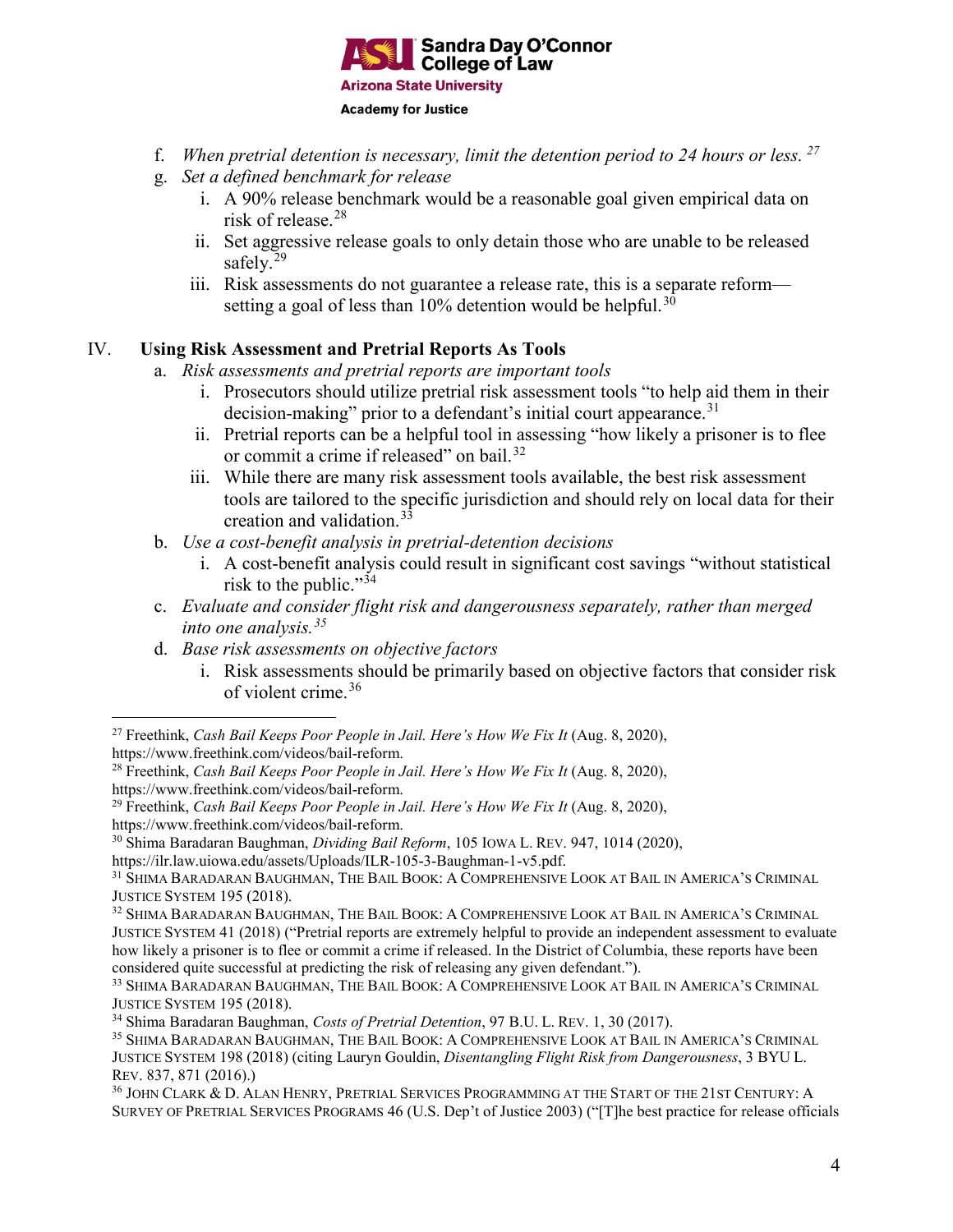

- ii. Judges relying on "intuition" or "gut instinct" is typically wrong when it comes to pretrial crime prediction.[37](#page-4-0)
- iii. Factors that should be considered:

 $\overline{a}$ 

- 1. "A factor that highly predicts rearrest is a defendant's criminal justice status at the time of arrest."<sup>[38](#page-4-1)</sup>
- 2. The risk of rearrest, especially for violent crime, should be a consideration.[39](#page-4-2)
- 3. "[C]onsidering the crime charged and previous convictions are predictive of future crime." $40$ 
	- a. If potential for future crimes is considered, "this determination should be done using sound empirical methods and a validated risk assessment."<sup>[41](#page-4-4)</sup>
	- b. Individuals charged with public order offenses, white-collar crime, drug offenses (both trafficking and possession), and older defendants (over forty) are very unlikely to commit a violent crime. Women are also at a lower risk for pretrial crime.<sup>[42](#page-4-5)</sup>
- 4. "[P]rior flight risk is predictive of future flight risk" but this is more of a reason for a text reminder, not detention.<sup>[43](#page-4-6)</sup>
- 5. Individuals with prior jail time are generally at a higher risk for committing crimes if released.<sup>[44](#page-4-7)</sup>
- 6. Factors that have the greatest influence on costs of releasing an individual include (1) original arrest for a violent crime, (2) four or more prior convictions, (3) prior incarceration, (4) a prior failure to appear, (5) an active criminal justice status, and  $(6)$  aged nineteen or younger.<sup>[45](#page-4-8)</sup>
- e. *Risk assessment tools should avoid discrimination based on race or income. [46](#page-4-9)*

is to combine an objective, actuarial risk assessment with a limited subjective assessment"); SHIMA BARADARAN BAUGHMAN, THE BAIL BOOK: A COMPREHENSIVE LOOK AT BAIL IN AMERICA'S CRIMINAL JUSTICE SYSTEM 72–73 (2018) (consider factors relevant to future dangerousness—which is criminal history of 3 or more violent felonies). <sup>37</sup> SHIMA BARADARAN BAUGHMAN, THE BAIL BOOK: A COMPREHENSIVE LOOK AT BAIL IN AMERICA'S CRIMINAL JUSTICE SYSTEM 70 (2018).

<span id="page-4-1"></span><span id="page-4-0"></span><sup>38</sup> SHIMA BARADARAN BAUGHMAN, THE BAIL BOOK: A COMPREHENSIVE LOOK AT BAIL IN AMERICA'S CRIMINAL JUSTICE SYSTEM 62 (2018).

<span id="page-4-2"></span><sup>39</sup> SHIMA BARADARAN BAUGHMAN, THE BAIL BOOK: A COMPREHENSIVE LOOK AT BAIL IN AMERICA'S CRIMINAL JUSTICE SYSTEM 63 (2018) ("[D]efendants charged with fraud, public order offenses and drug defendants have extremely low rearrest rates for violent crimes.").

<span id="page-4-3"></span><sup>40</sup> SHIMA BARADARAN BAUGHMAN, THE BAIL BOOK: A COMPREHENSIVE LOOK AT BAIL IN AMERICA'S CRIMINAL JUSTICE SYSTEM 69 (2018).

<span id="page-4-4"></span><sup>41</sup> SHIMA BARADARAN BAUGHMAN, THE BAIL BOOK: A COMPREHENSIVE LOOK AT BAIL IN AMERICA'S CRIMINAL JUSTICE SYSTEM 188 (2018).

<span id="page-4-5"></span><sup>&</sup>lt;sup>42</sup> SHIMA BARADARAN BAUGHMAN, THE BAIL BOOK: A COMPREHENSIVE LOOK AT BAIL IN AMERICA'S CRIMINAL JUSTICE SYSTEM 192 (2018).

<span id="page-4-6"></span><sup>43</sup> SHIMA BARADARAN BAUGHMAN, THE BAIL BOOK: A COMPREHENSIVE LOOK AT BAIL IN AMERICA'S CRIMINAL JUSTICE SYSTEM 69 (2018).

<span id="page-4-7"></span><sup>44</sup> SHIMA BARADARAN BAUGHMAN, THE BAIL BOOK: A COMPREHENSIVE LOOK AT BAIL IN AMERICA'S CRIMINAL JUSTICE SYSTEM 76 (2018).

<span id="page-4-8"></span><sup>45</sup> SHIMA BARADARAN BAUGHMAN, THE BAIL BOOK: A COMPREHENSIVE LOOK AT BAIL IN AMERICA'S CRIMINAL JUSTICE SYSTEM 90 (2018).

<span id="page-4-9"></span><sup>46</sup> Freethink, *Cash Bail Keeps Poor People in Jail. Here's How We Fix It* (Aug. 8, 2020), https://www.freethink.com/videos/bail-reform.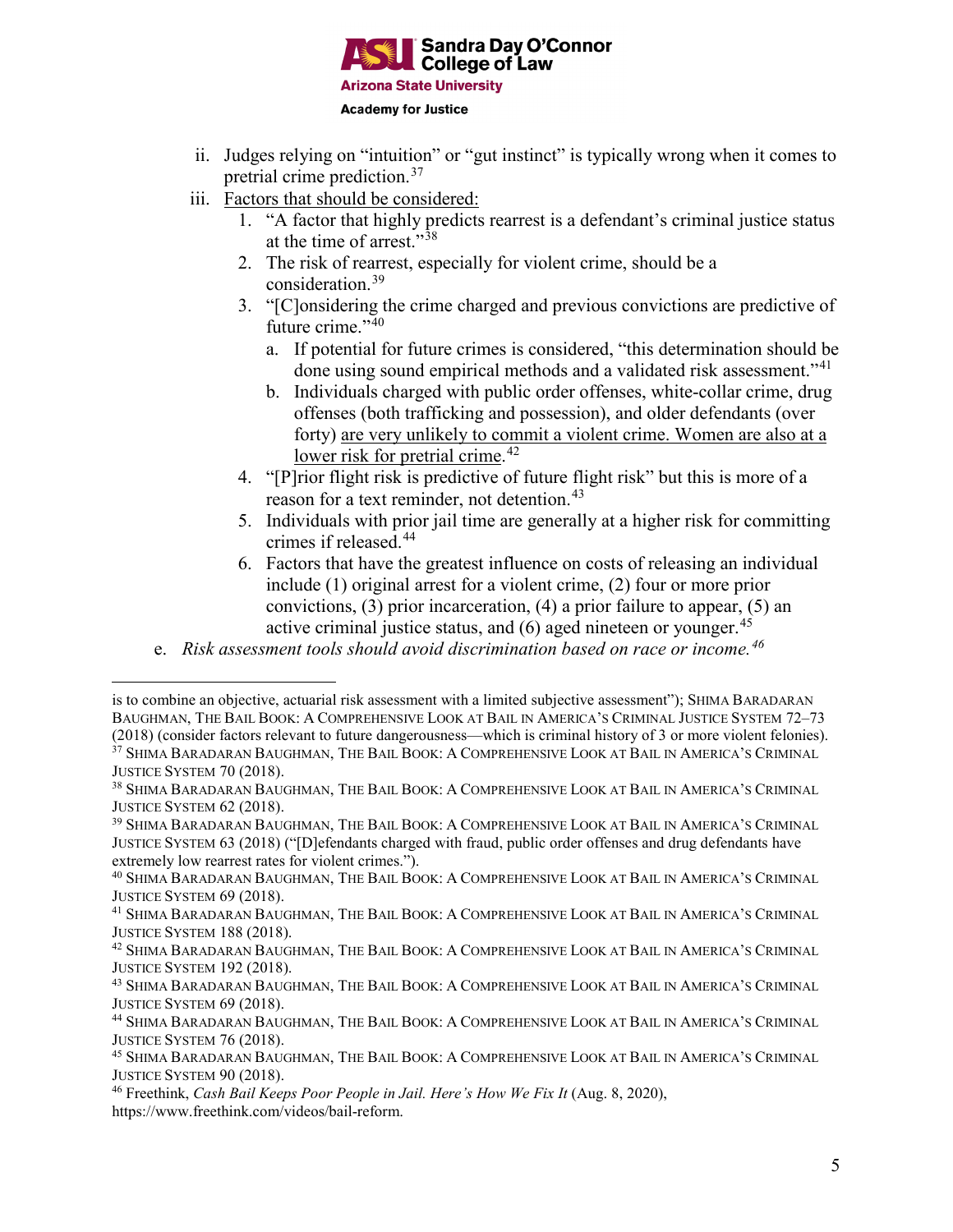

- i. "[R]isk assessments can be racially inequitable by giving more weight to certain factors that  $\dots$  are racially disparate."<sup>[47](#page-5-0)</sup>
- ii. Race-correlated factors in risk assessment tools (such as criminal record, socioeconomic factors, and neighborhood-related factors) should be carefully assessed "to ensure that they are not cementing racial bias."[48](#page-5-1)
- iii. Racially inequitable factors may include living in certain zip codes, education levels, job history, income, marriage status, and owning a home or cell phone.<sup>[49](#page-5-2)</sup>
- f. *Increase transparency in the risk assessment process by making the instrument available to the public. [50](#page-5-3)*
- g. *Risk assessment tools should not replace efforts to increase the amount of time courts dedicate to making individual bail decisions. [51](#page-5-4)*
- h. *Implementation in other jurisdictions:*
	- i. The Public Safety Assessment from the Arnold Foundation is a popular tool, but fails to distinguish between felonies and misdemeanors in criminal history, which is a big difference as far as safety to release.<sup>[52](#page-5-5)</sup>
	- ii. An effective risk assessment tool is found in Washington D.C.<sup>[53](#page-5-6)</sup> Washington, DC relies on risk assessment rather than cash bail and courts release 94% of defendants before their trial.<sup>[54](#page-5-7)</sup>
	- iii. A 2014 New Jersey law moved the state "toward a risk-based system from a money-based system."[55](#page-5-8) That law requires an evaluation of risk within 48 hours of arrest.[56](#page-5-9) "Low-risk, nonviolent offenders are released on recognizance; high-

<span id="page-5-0"></span> <sup>47</sup> SHIMA BARADARAN BAUGHMAN, THE BAIL BOOK: <sup>A</sup> COMPREHENSIVE LOOK AT BAIL IN AMERICA'S CRIMINAL JUSTICE SYSTEM 72 (2018).

<span id="page-5-1"></span><sup>48</sup> SHIMA BARADARAN BAUGHMAN, THE BAIL BOOK: A COMPREHENSIVE LOOK AT BAIL IN AMERICA'S CRIMINAL JUSTICE SYSTEM 199 (2018).

<span id="page-5-2"></span><sup>49</sup> SHIMA BARADARAN BAUGHMAN, THE BAIL BOOK: A COMPREHENSIVE LOOK AT BAIL IN AMERICA'S CRIMINAL JUSTICE SYSTEM 72 (2018); For instance, see Colorado's risk assessment that improperly considers factors taking into account the socioeconomic status of a defendant—including owning a house, making residential payments, paying rent. COLO. REV. STAT. §§ 16-1-103, 16-1-104, 4-103(3)(b) (2013).

<span id="page-5-3"></span><sup>50</sup> SHIMA BARADARAN BAUGHMAN, THE BAIL BOOK: A COMPREHENSIVE LOOK AT BAIL IN AMERICA'S CRIMINAL JUSTICE SYSTEM 71 (2018).

<span id="page-5-4"></span><sup>51</sup> Jenny E. Carroll, *Beyond Bail*, FL. L. REV. 39 (forthcoming), https://sol3/papers.cfm?abstract\_id=3678992.

<span id="page-5-5"></span><sup>52</sup> Shima Baradaran Baughman, *Dividing Bail Reform*, 105 IOWA L. REV. 947, 1014 (2020),

https://ilr.law.uiowa.edu/assets/Uploads/ILR-105-3-Baughman-1-v5.pdf.

<span id="page-5-6"></span><sup>53</sup> SHIMA BARADARAN BAUGHMAN, THE BAIL BOOK: A COMPREHENSIVE LOOK AT BAIL IN AMERICA'S CRIMINAL JUSTICE SYSTEM 45 (2018) ("Under the DC system, defendants are classified as high, medium, or low risk according to points on a thirty-eight-factor instrument.").

<span id="page-5-7"></span><sup>54</sup> Freethink, *Cash Bail Keeps Poor People in Jail. Here's How We Fix It* (Aug. 8, 2020), https://www.freethink.com/videos/bail-reform.

<span id="page-5-8"></span><sup>55</sup> SHIMA BARADARAN BAUGHMAN, THE BAIL BOOK: A COMPREHENSIVE LOOK AT BAIL IN AMERICA'S CRIMINAL JUSTICE SYSTEM 182 (2018) (citing NEW JERSEY PUB. L. 2014, Ch. 31, §§ 1–20; ACLU, *ACLU-NJ Hails Passage of NJ Bail Reform as Historic Day for Civil Rights* (Aug. 4, 2014), https://www.aclu.org/press-releases/aclu-nj-hailspassage-nj-bail-reform-historic-day-civil-rights?redirect=criminal-law-reform/aclu-nj-hails-passage-nj-bail-reformhistoric-day-civil-rights.).

<span id="page-5-9"></span><sup>56</sup> SHIMA BARADARAN BAUGHMAN, THE BAIL BOOK: A COMPREHENSIVE LOOK AT BAIL IN AMERICA'S CRIMINAL JUSTICE SYSTEM 182 (2018) (citing NEW JERSEY PUB. L. 2014, Ch. 31, §§ 1–20; Lisa W. Foderaro, *New Jersey Alters Its Bail System and Upends Legal Landscape*, N.Y. TIMES (Feb. 6, 2017),

www.nytimes.com/2017/02/06/nyregion/new-jersey-bail-system.html.).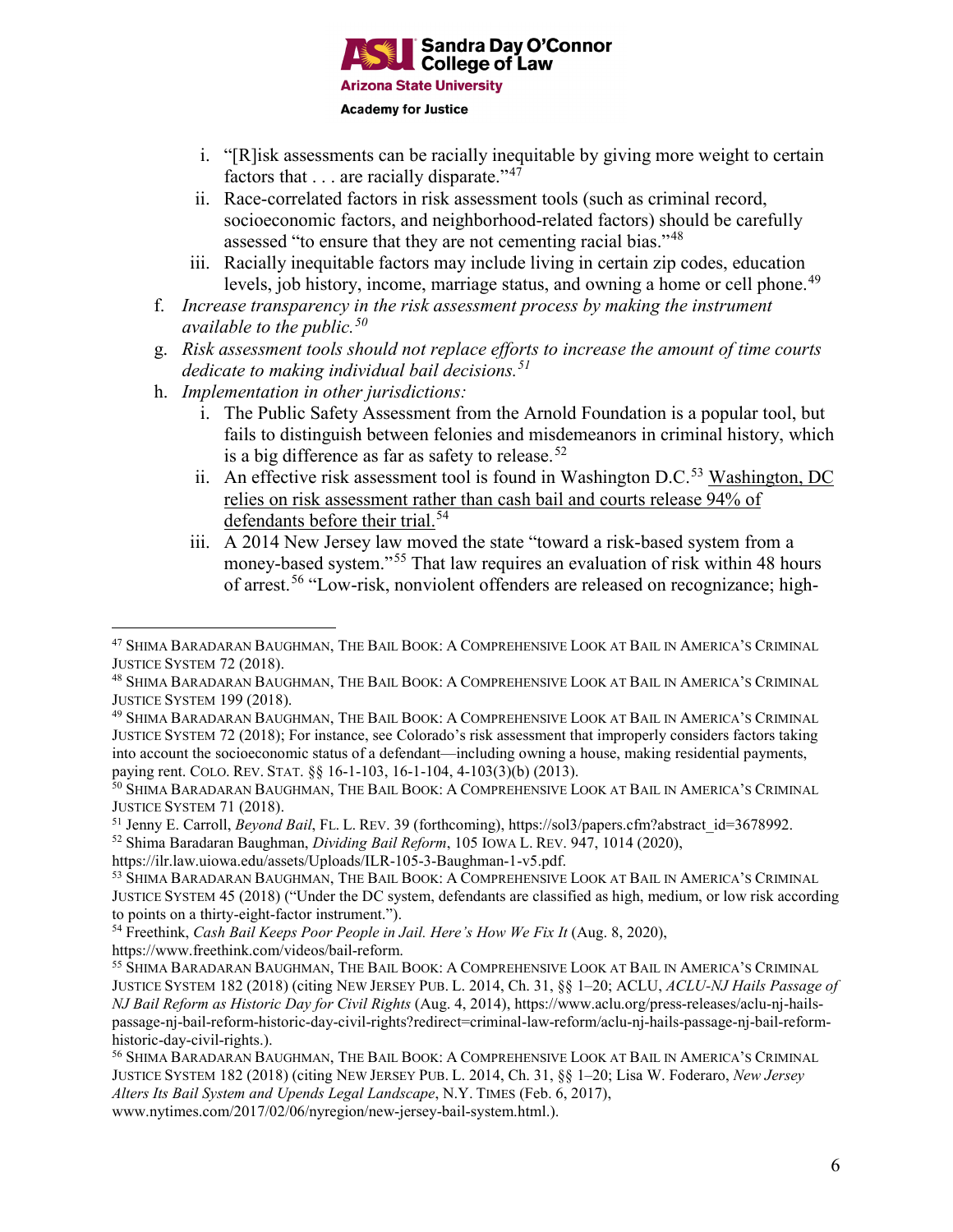

risk offenders are released subject to conditions, and only defendants who pose the greatest risk will be detained without bail."<sup>[57](#page-6-0)</sup>

iv. A well-designed risk assessment is only as effective as its implementation. Reform efforts in both Kentucky and Virginia have demonstrated that there is variation in how judges use or rely on risk assessments.<sup>[58](#page-6-1)</sup> In those states, this has resulted in much lower release rates than those recommended by the risk assessments themselves.[59](#page-6-2)

### V. **Differentiating Between Felonies and Misdemeanors**

- a. *Ensure a presumption of ROR for misdemeanors*
- b. *"Misdemeanors are less serious crimes and should be treated as such."[60](#page-6-3)*
	- i. Eliminating or decreasing the use of misdemeanor detention is especially important because such detention "discriminates against the poor and minorities, especially against African Americans, who often have less options to pay for release."<sup>[61](#page-6-4)</sup>
	- ii. Currently, "[m]isdemeanor defendants are detained before trial almost as often as felony defendants because they cannot afford bail."[62](#page-6-5)
- c. *Create misdemeanor diversion programs*
	- i. Misdemeanor diversion programs "assist in reducing overall costs by minimizing trial docket caseloads" while reducing recidivism rates. $^{63}$  $^{63}$  $^{63}$  (also discussed in release goals section)
- d. *Reconsider whether prior misdemeanor convictions are relevant to release on bail unless the conviction was for a violent crime and the current charge is for a violent crime*
	- i. Risk assessments should distinguish between felony and misdemeanor charges, <sup>[64](#page-6-7)</sup> but rarely do. [65](#page-6-8)

<span id="page-6-1"></span>https://ilr.law.uiowa.edu/assets/Uploads/ILR-105-3-Baughman-1-v5.pdf.

<span id="page-6-0"></span> <sup>57</sup> SHIMA BARADARAN BAUGHMAN, THE BAIL BOOK: <sup>A</sup> COMPREHENSIVE LOOK AT BAIL IN AMERICA'S CRIMINAL JUSTICE SYSTEM 182 (2018) (citing Lisa W. Foderaro, *New Jersey Alters Its Bail System and Upends Legal Landscape*, N.Y. TIMES (Feb. 6, 2017), www.nytimes.com/2017/02/06/nyregion/new-jersey-bail-system.html.). <sup>58</sup> Shima Baradaran Baughman, *Dividing Bail Reform*, 105 IOWA L. REV. 947, 1016 (2020),

<span id="page-6-2"></span><sup>59</sup> Shima Baradaran Baughman, *Dividing Bail Reform*, 105 IOWA L. REV. 947, 1016 (2020),

https://ilr.law.uiowa.edu/assets/Uploads/ILR-105-3-Baughman-1-v5.pdf.

<span id="page-6-3"></span><sup>60</sup> Shima Baradaran Baughman, *Dividing Bail Reform*, 105 IOWA L. REV. 947, 984 (2020),

https://ilr.law.uiowa.edu/assets/Uploads/ILR-105-3-Baughman-1-v5.pdf; *Ex parte Smith*, 493 S.W.2d 958, 959 (Tex. Crim. App. 1973.

<span id="page-6-4"></span><sup>61</sup> Shima Baradaran Baughman, *The History of Misdemeanor Bail*, 98 B.U. L. REV. 837, 882 (2018); Shima

Baradaran Baughman, *Dividing Bail Reform*, 105 IOWA L. REV. 947, 977 (2020),

https://ilr.law.uiowa.edu/assets/Uploads/ILR-105-3-Baughman-1-v5.pdf.

<span id="page-6-5"></span><sup>62</sup> Shima Baradaran Baughman, *The History of Misdemeanor Bail*, 98 B.U. L. REV. 837, 871–72 (2018) (noting that data on a Kentucky jail between July 1, 2009, and June 30, 2010, found that 33.75% of felony defendants were detained pretrial while 22.08% of misdemeanor defendants were detained pretrial).

<span id="page-6-6"></span><sup>63</sup> SHIMA BARADARAN BAUGHMAN, THE BAIL BOOK: A COMPREHENSIVE LOOK AT BAIL IN AMERICA'S CRIMINAL JUSTICE SYSTEM 56–57 (2018).

<span id="page-6-7"></span><sup>64</sup> *See* Shima Baradaran Baughman, *Dividing Bail Reform*, 105 IOWA L. REV. 947, 1013 (2020),

https://ilr.law.uiowa.edu/assets/Uploads/ILR-105-3-Baughman-1-v5.pdf.

<span id="page-6-8"></span><sup>65</sup> Freethink, *Cash Bail Keeps Poor People in Jail. Here's How We Fix It* (Aug. 8, 2020), https://www.freethink.com/videos/bail-reform.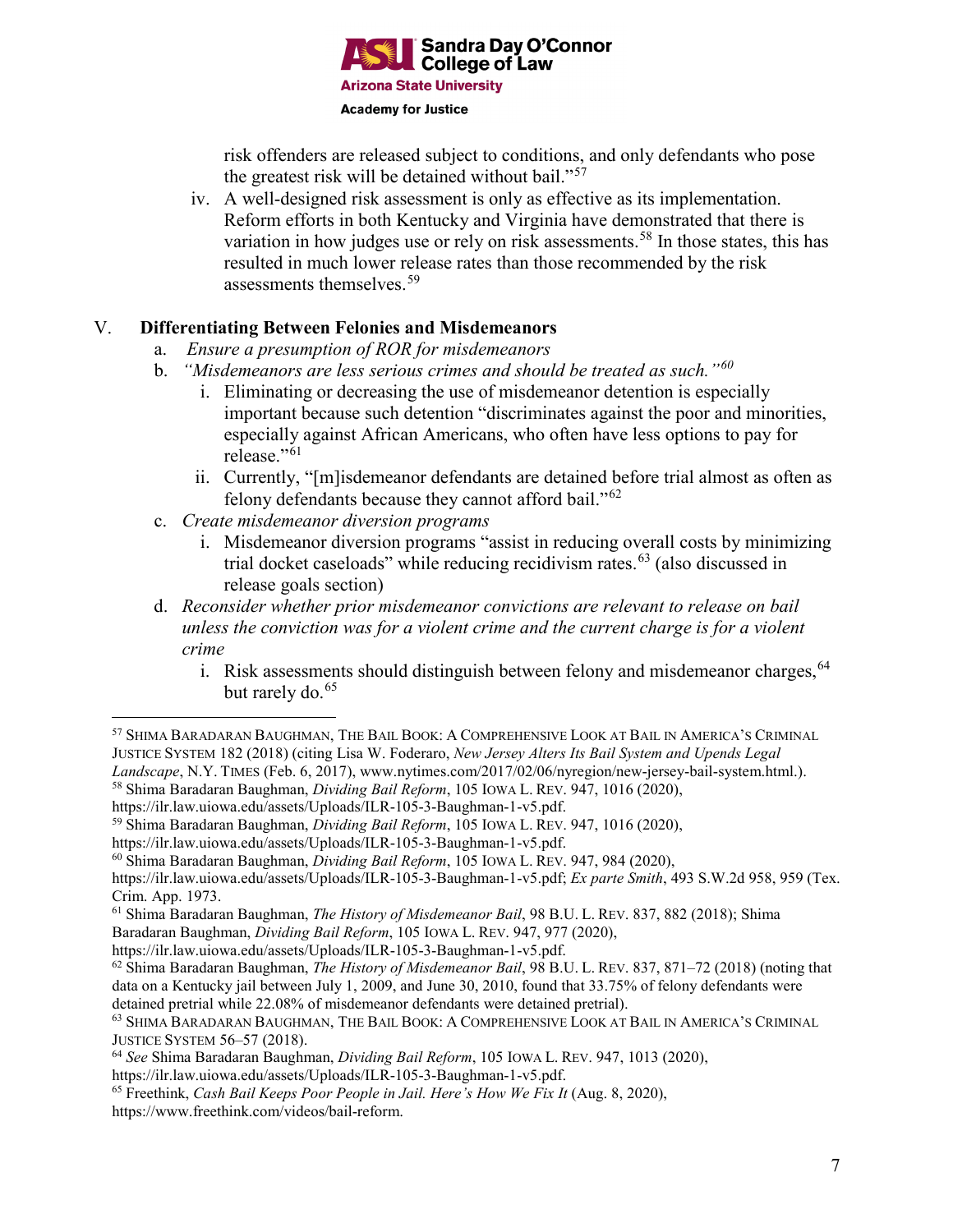

- ii. Consider limiting the number of "violent" crimes that increase likelihood of detention.<sup>[66](#page-7-0)</sup>
- e. *Decrease reliance on bail schedules for misdemeanors*
	- i. Bail schedules "remove judicial discretion to determine bail," "are relied on extensively" in cases where judges have flexibility; and increase pretrial detention "due to defendants' inability to pay."<sup>[67](#page-7-1)</sup>
- f. *Implementation in other jurisdictions:*
	- i. There are a number of examples of jurisdictions that do not differentiate between felonies and misdemeanors in risk assessment.<sup>[68](#page-7-2)</sup>

### VI. **Eliminating Reliance on Bail Schedules**

- a. *Decrease reliance on a "uniform bail schedule" matrix or other guidelines for determining how much money bail to set in a particular case.[69](#page-7-3)*
- b. *Eliminate bail schedules that assign a dollar amount for specific charges.[70](#page-7-4)*
	- i. These do not take into account an individual's ability to pay and can result in release based on financial situation rather than risk.<sup>[71](#page-7-5)</sup>
- c. *Consider what individuals can afford when setting cash bail amounts.[72](#page-7-6)*

# VII. **Important Internal Office Functions**

- a. *Ensure defendants have legal representation in bail hearings.[73](#page-7-7)*
- b. *Conduct regular investigations to uncover bias*

<span id="page-7-0"></span> <sup>66</sup> Shima Baradaran Baughman, *Dividing Bail Reform*, 105 IOWA L. REV. 947, 1918 (2020),

https://ilr.law.uiowa.edu/assets/Uploads/ILR-105-3-Baughman-1-v5.pdf (for instance New Jersey limits the number of "violent crimes" subject to pretrial detention).

<span id="page-7-1"></span><sup>67</sup> Shima Baradaran Baughman, *Dividing Bail Reform*, 105 IOWA L. REV. 947, 1004 (2020),

https://ilr.law.uiowa.edu/assets/Uploads/ILR-105-3-Baughman-1-v5.pdf.

<span id="page-7-2"></span><sup>68</sup> Shima Baradaran Baughman, *Dividing Bail Reform*, 105 IOWA L. REV. 947, 1016, 1018 (2020),

https://ilr.law.uiowa.edu/assets/Uploads/ILR-105-3-Baughman-1-v5.pdf (noting that Kentucky's risk assessment fails to differentiate between prior felonies and prior misdemeanors while reforms in Utah, New Jersey, and Colorado had the same issue).

<span id="page-7-3"></span><sup>69</sup> SHIMA BARADARAN BAUGHMAN, THE BAIL BOOK: A COMPREHENSIVE LOOK AT BAIL IN AMERICA'S CRIMINAL JUSTICE SYSTEM 47 (2018) (Arguing that this practice "is highly criticized because when there is a set dollar amount of bail assigned to a certain crime money bail arguably becomes the default method (and easiest method) of pretrial release[.]").

<span id="page-7-4"></span><sup>70</sup> SHIMA BARADARAN BAUGHMAN, THE BAIL BOOK: A COMPREHENSIVE LOOK AT BAIL IN AMERICA'S CRIMINAL JUSTICE SYSTEM 206 (2018).

<span id="page-7-5"></span><sup>71</sup> SHIMA BARADARAN BAUGHMAN, THE BAIL BOOK: A COMPREHENSIVE LOOK AT BAIL IN AMERICA'S CRIMINAL JUSTICE SYSTEM 206 (2018).

<span id="page-7-6"></span><sup>72</sup> Freethink, *Cash Bail Keeps Poor People in Jail. Here's How We Fix It* (Aug. 8, 2020), https://www.freethink.com/videos/bail-reform.

<span id="page-7-7"></span><sup>73</sup> SHIMA BARADARAN BAUGHMAN, THE BAIL BOOK: A COMPREHENSIVE LOOK AT BAIL IN AMERICA'S CRIMINAL JUSTICE SYSTEM 109 (2018) (Noting that "defendants who have representation at their bail hearings are two and a half times more likely to be released on their own recognizance" and that "defendants who are represented by attorneys are over *four times* more likely to have their bail reduced.") (citing Douglas L. Colbert, Raymond Paternoster & Shawn Bushway, *Do Attorneys Really Matter? The Empirical and Legal Case for the Right of Counsel at Bail*, 23 CARDOZO L. REV. 1719, 1753 (2002).).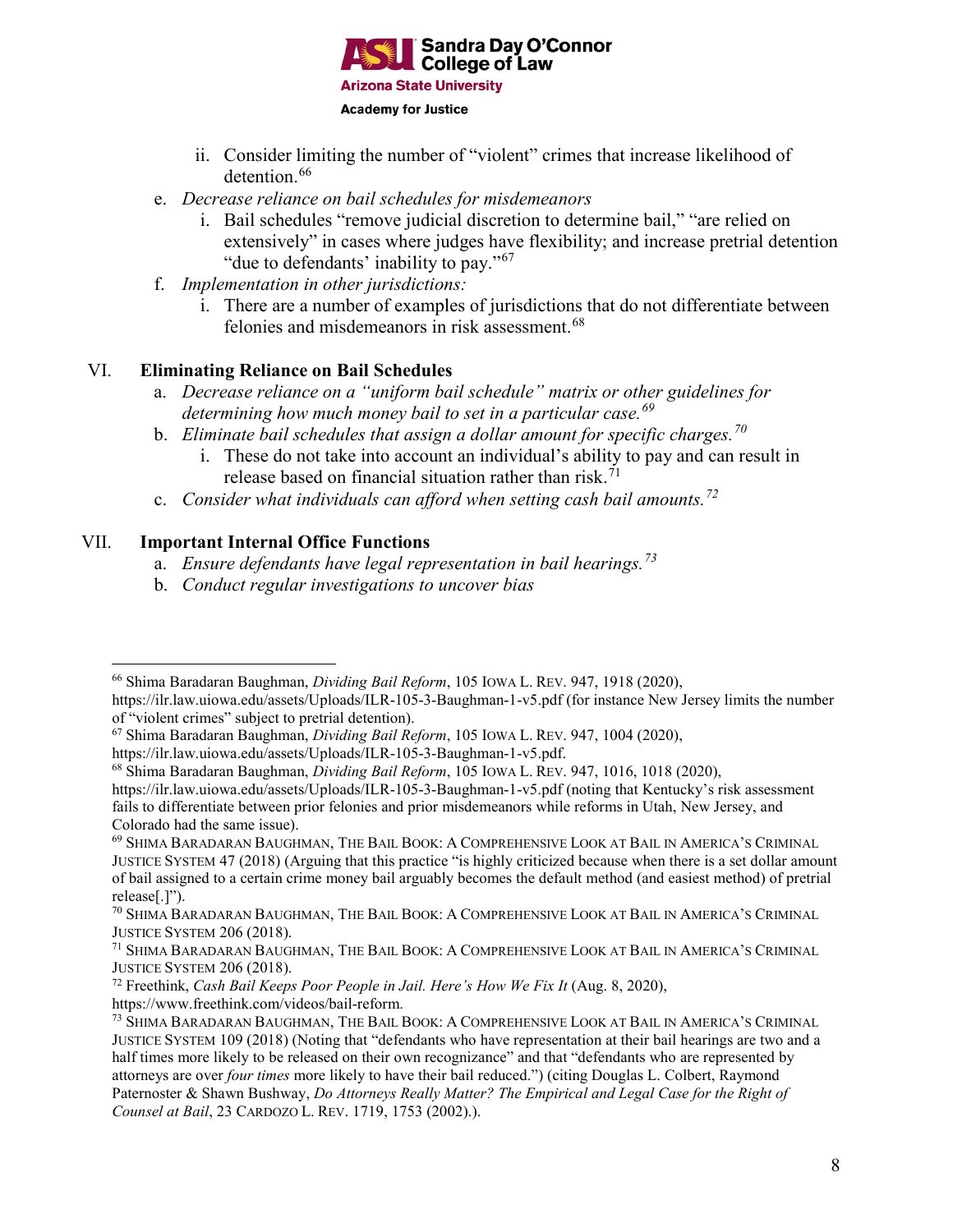

- i. Regular independent review of prosecutorial charging practices could help with uniformity, racial bias, and severity between prosecutors in an office or within a particular region.[74](#page-8-0)
- ii. "Prosecutors should ensure that their offices are regularly assessing whether they exacerbate racial disparities in the system and reverse course. . . . One model prosecutors should replicate to identify where they exacerbate racial disparities is the Vera Institute of Justice's Prosecution and Racial Justice Program, which partners with prosecutors' office to collect and analyze statistical data on how their discretion at every point in a case results in racially disparate outcomes."[75](#page-8-1)
- iii. Consider blinding prosecutors to the race of defendants, wherever feasible and when race is not relevant to the merits of a criminal prosecution.<sup>[76](#page-8-2)</sup>
- c. *Increase transparency and public engagement*
	- i. Prosecutors can collect and publish data on how they use their discretion in charging and plea bargaining, bail and sentence recommendations on a bi-yearly basis. [77](#page-8-3)
	- ii. Prosecutors' offices can form community advisory boards and "work with community members to better understand their points of view on how their discretion should be used,  $78$  and how to prioritize crimes and charging (violent crimes vs. property vs. drugs)
- d. *Prioritize education about the office's impacts on individuals and the community*
	- i. Prosecutors can track impact of charging decisions and compare to arrest and crime rates to ensure that they are not overcharging.<sup>[79](#page-8-5)</sup>
	- ii. Prosecutors can provide trainings to educate their offices on systemic collateral consequences as well as best practices to avoid pitfalls that drive people back into the system,  $80$  as well as the office impact on local incarceration rates.  $81$

<span id="page-8-0"></span> <sup>74</sup> Shima Baradaran Baughman & Megan S. Wright, *Prosecutors and Mass Incarceration* 63, 94 U. S. CAL. L. REV. (forthcoming 2021), https://papers.ssrn.com/sol3/papers.cfm?abstract\_id=3689242.

<span id="page-8-1"></span><sup>75</sup> Nicole Zayas Fortier, *Unfettered, Unchecked, Unopposed: The Need for Accountability and Limits*, *in* CAN THEY DO THAT? UNDERSTANDING PROSECUTORIAL DISCRETION 25, 38 (Melba V. Pearson ed., 2020).; *See* VERA INST. OF JUSTICE, A PROSECUTOR'S GUIDE FOR ADVANCING RACIAL EQUITY (2014), https://storage.googleapis.com/veraweb-assets/downloads/Publications/a-prosecutors-guide-for-advancing-racial-equity/legacy\_downloads/prosecutorsadvancing-racial-equity\_0.pdf.

<span id="page-8-2"></span><sup>76</sup> *See* Sunita Sah, Christopher T. Robertson, & Shima B. Baughman, *Blinding Prosecutors to Defendants' Race: A Policy Proposal to Reduce Unconscious Bias in the Criminal Justice System*, 1(2) BEHAV. SCI. & POL'Y 69 (2015).

<span id="page-8-3"></span><sup>77</sup> Nicole Zayas Fortier, *Unfettered, Unchecked, Unopposed: The Need for Accountability and Limits*, *in* CAN THEY DO THAT? UNDERSTANDING PROSECUTORIAL DISCRETION 25, 40 (Melba V. Pearson ed., 2020).

<span id="page-8-4"></span><sup>78</sup> Nicole Zayas Fortier, *Unfettered, Unchecked, Unopposed: The Need for Accountability and Limits*, *in* CAN THEY DO THAT? UNDERSTANDING PROSECUTORIAL DISCRETION 25, 42 (Melba V. Pearson ed., 2020).

<span id="page-8-5"></span><sup>79</sup> Shima Baradaran Baughman & Megan S. Wright, *Prosecutors and Mass Incarceration* 63, 94 U. S. CAL. L. REV. (forthcoming 2021), https://papers.ssrn.com/sol3/papers.cfm?abstract\_id=3689242.

<span id="page-8-6"></span><sup>80</sup> Nicole Zayas Fortier, *Unfettered, Unchecked, Unopposed: The Need for Accountability and Limits*, *in* CAN THEY DO THAT? UNDERSTANDING PROSECUTORIAL DISCRETION 25, 40 (Melba V. Pearson ed., 2020).

<span id="page-8-7"></span><sup>81</sup> Shima Baradaran Baughman & Megan S. Wright, *Prosecutors and Mass Incarceration* 63, 94 U. S. CAL. L. REV. (forthcoming 2021), https://papers.ssrn.com/sol3/papers.cfm?abstract\_id=3689242.